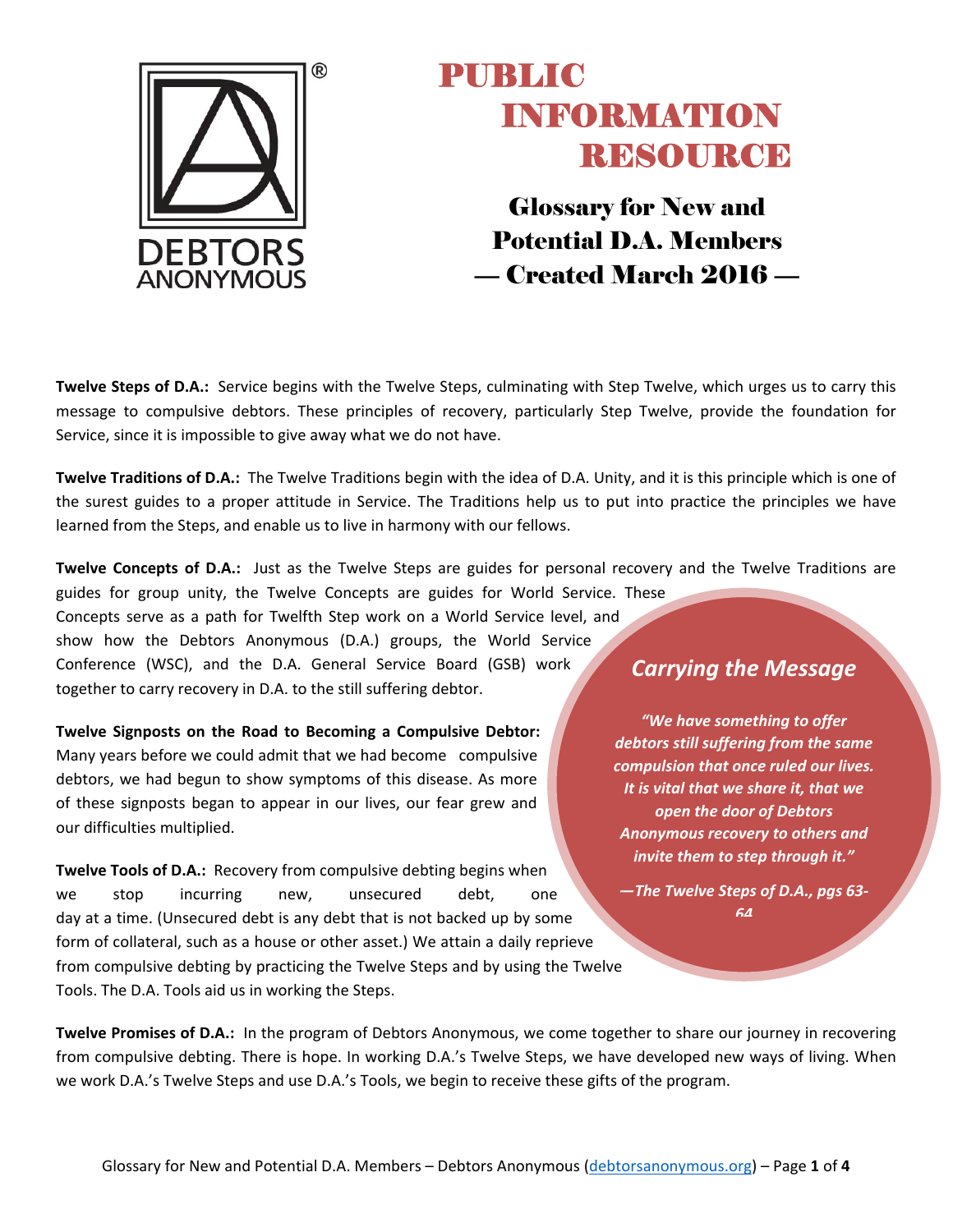

Glossary for New and Potential D.A. Members  $-$  Page  $2-$ 

*A Currency of Hope (ACOH)***:** *A Currency of Hope* serves as D.A.'s "basic text," originally published in 1999. The first edition is no longer in print. The second edition was released in 2014.

**Anonymity:** We practice anonymity, which allows us freedom of expression by assuring us that what we say at meetings or to other D.A. members at any time will not be repeated. On a personal level, anonymity means that D.A. members do not reveal the names of anyone we see at meetings nor what is shared at meetings. This safeguard protects all members from identification as compulsive debtors and provides the assurance that what we share is not repeated. This is very important for all of us, and is usually a newcomer's special concern. Please respect the anonymity of all D.A. members.

**Business Debtors Anonymous (BDA):** BDA is a distinct but not separate part of D.A., created to focus on the recovery of members of the fellowship who are business owners. BDA meetings focus on business owner's issues, but are open to all D.A. members.

#### *com∙pul∙sive kəm‐pŭl′sĭv / adjective*

*1. Resulting from or relating to an irresistible urge, especially one that is against one's conscious wishes.*

*2. Irresistibly interesting or exciting; compelling.*

*— online dictionary*

**Business Meetings:** We attend business meetings that are held monthly. Many of us have long harbored feelings that "business" was not a part of our lives but for others more qualified. Yet participation in running our own program teaches us how our organization operates, and also helps us to become responsible for our own recovery.

**Compulsive Debting:** We, the men and women of Debtors Anonymous, come together to solve our common problem of compulsive debting. We share our experience, strength, and hope with one another to arrest the disease of debting. We have found compulsive debting to be a painful, confusing, and destructive disorder. Compulsive debting takes many forms from incurring unsecured debt to compulsive shopping, from grandiose thinking to deprivation mentality. All these symptoms of debting seriously affect our quality of life—financially, emotionally, mentally, spiritually, physically, and socially.

**Conference‐Approved Literature:** Conference‐approved literature keeps the focus on our spiritual message. As our Fellowship grows, we each benefit in many ways. We are able to attend meetings anywhere in the world, knowing that the D.A. message of hope and help will be consistent and uniform. Around the world, we study and practice the very same principles of the D.A. program—that is unity!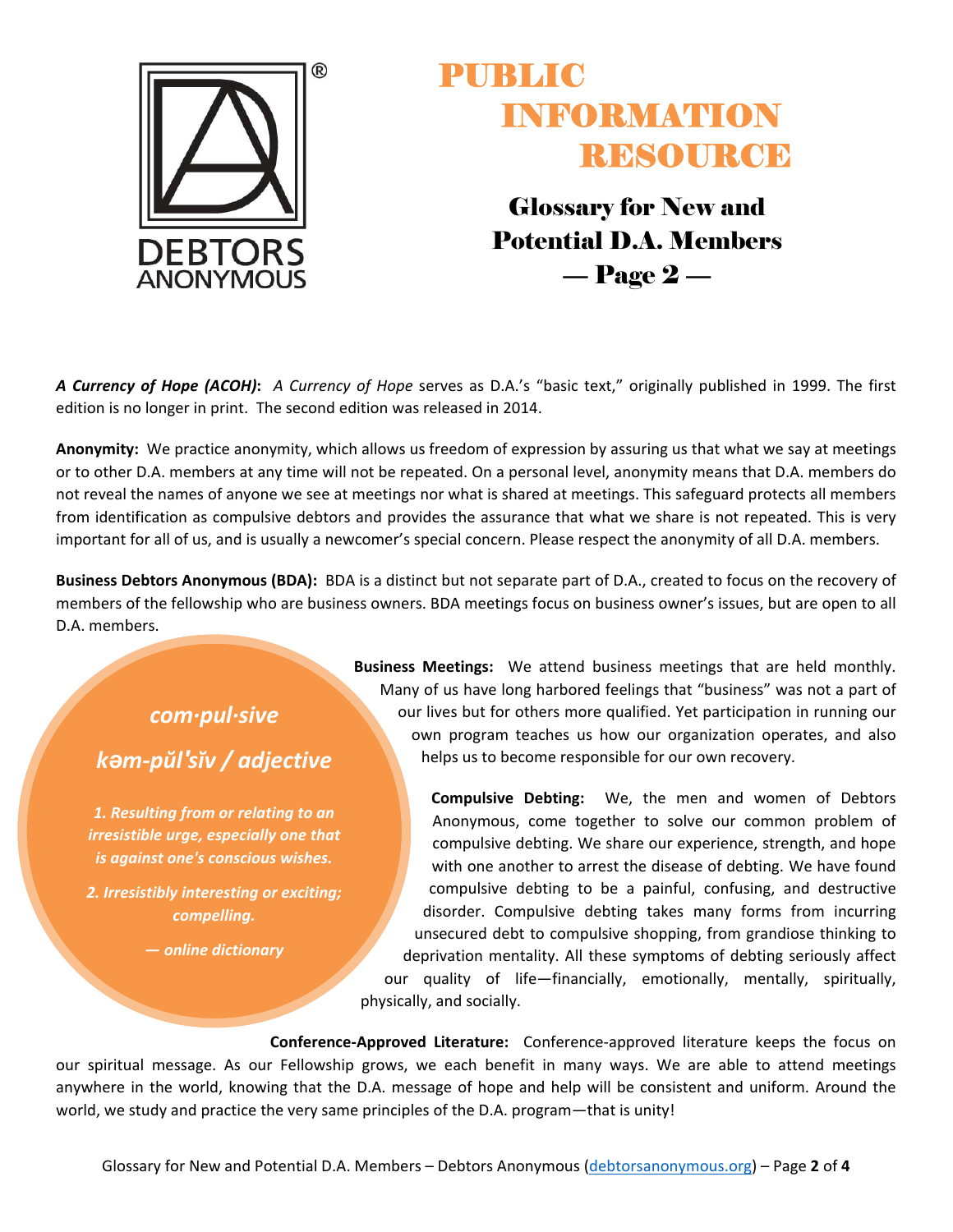

Glossary for New and Potential D.A. Members — Page 3 —

*Debtors Anonymous Manual for Service (DAMS)***:** *The Debtors Anonymous Manual for Service* was first published in 2011. It supplanted the GSR / ISR manual with updated contents of that service material along with much new content and twelve essays on the Twelve Concepts. It is updated regularly as D.A. continues to grow as a service organization.

**eNews:** One of the many avenues of communication the GSB has established with the fellowship, eNews is distributed to subscribers via a commercial social media platform. You can sign up for eNews by using the "Subscribe to eNews" button at the top of every page of our website at www.debtorsanonymous.org.

**Fellowship‐Wide Call:** The GSB has instituted international conference calls on a variety of subjects. These calls are announced well in advance of each event, and recordings of the presentations are often made available to the Fellowship afterward for those members who could not attend. (These calls are considered to be "open" D.A. meetings, and members of other programs may be encouraged to attend.)

**Fifteen Questions:** D.A. is a program of self‐diagnosis. Most compulsive debtors will answer "yes" to at least eight of the fifteen questions we ask ourselves about compulsive debting. If you answer yes to eight or more of the fifteen questions, the chances are that you have a problem with compulsive debt or are well on your way to having one. If this is the case, today can be a turning point in your life.

**Pressure Relief Groups (PRGs) and Pressure Relief Meetings (PRMs):** After we have gained some familiarity with the D.A. program, we organize pressure relief groups consisting of ourselves and two other recovering debtors who have not incurred unsecured debt for at least 90 days and who usually have more experience in the program. The group meets in a series of pressure relief meetings to review our financial situation. These meetings typically result in the formulation of a spending plan and an action plan.

**Prudent Reserve:** A prudent reserve is a financial cushion for a D.A. member which could help the member weather a long‐term downturn in income.

**Responsibility Pledge:** "I pledge to extend my hand and offer the hope of recovery to anyone who reaches out to Debtors Anonymous."

#### *The Power of Record Maintenance*

*"By focusing on the details of our finances, we cleared out unnecessary mental 'clutter,' opening a connection to our Higher Power."* 

*— D.A. "Spirituality" Pamphlet, pg 8*

**Service:** We perform service at every level: personal, meeting, Intergroup, and World Service. Service is vital to our recovery. Only through service can we give to others what so generously has been given to us.